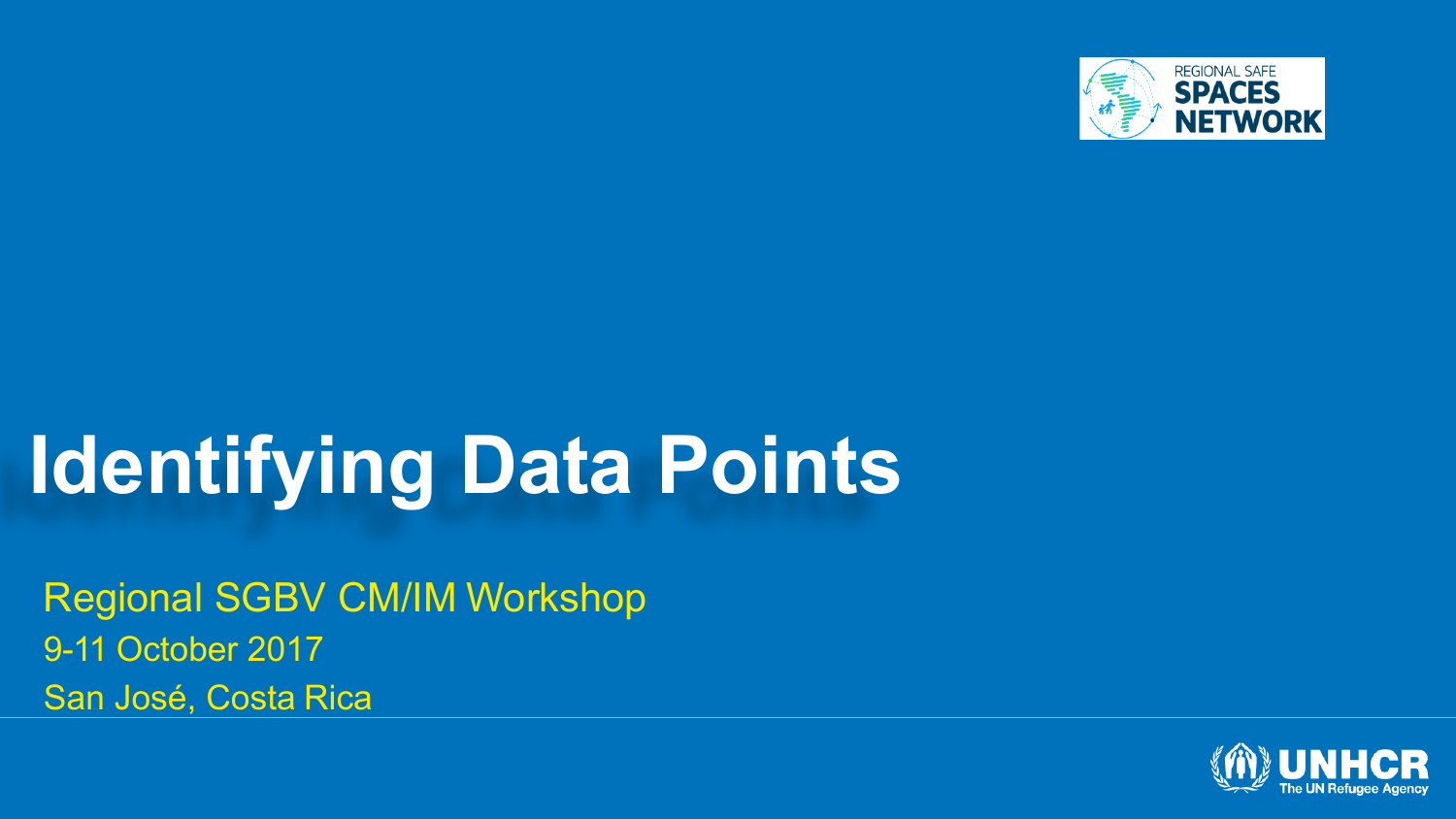

# **Learning Objectives**

- Understand what amount of data can be the most useful at field, national and regional levels.
- Identify a common set of data points that would be useful for data sharing purposes across the region (regional Information Sharing Protocol).

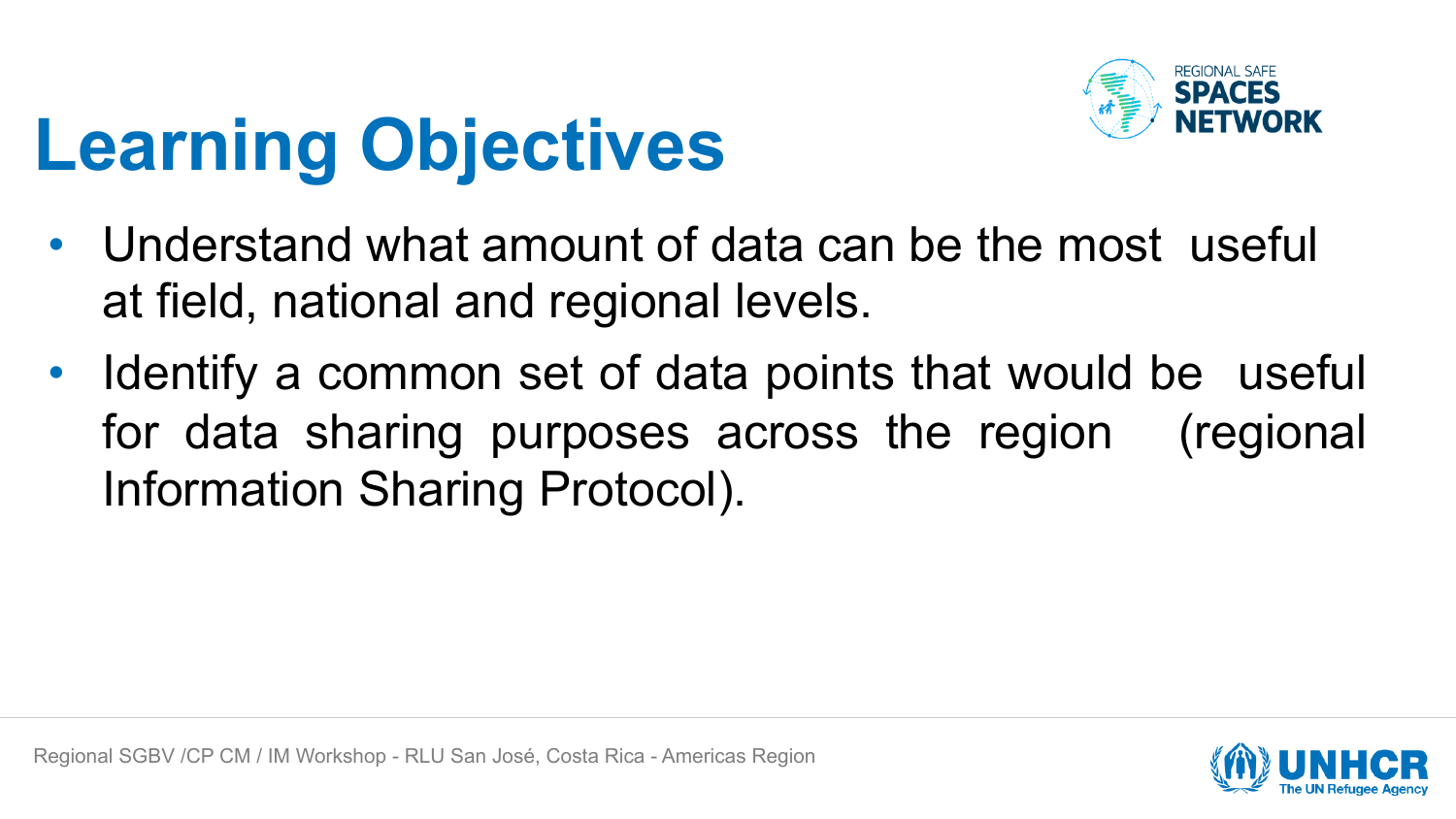

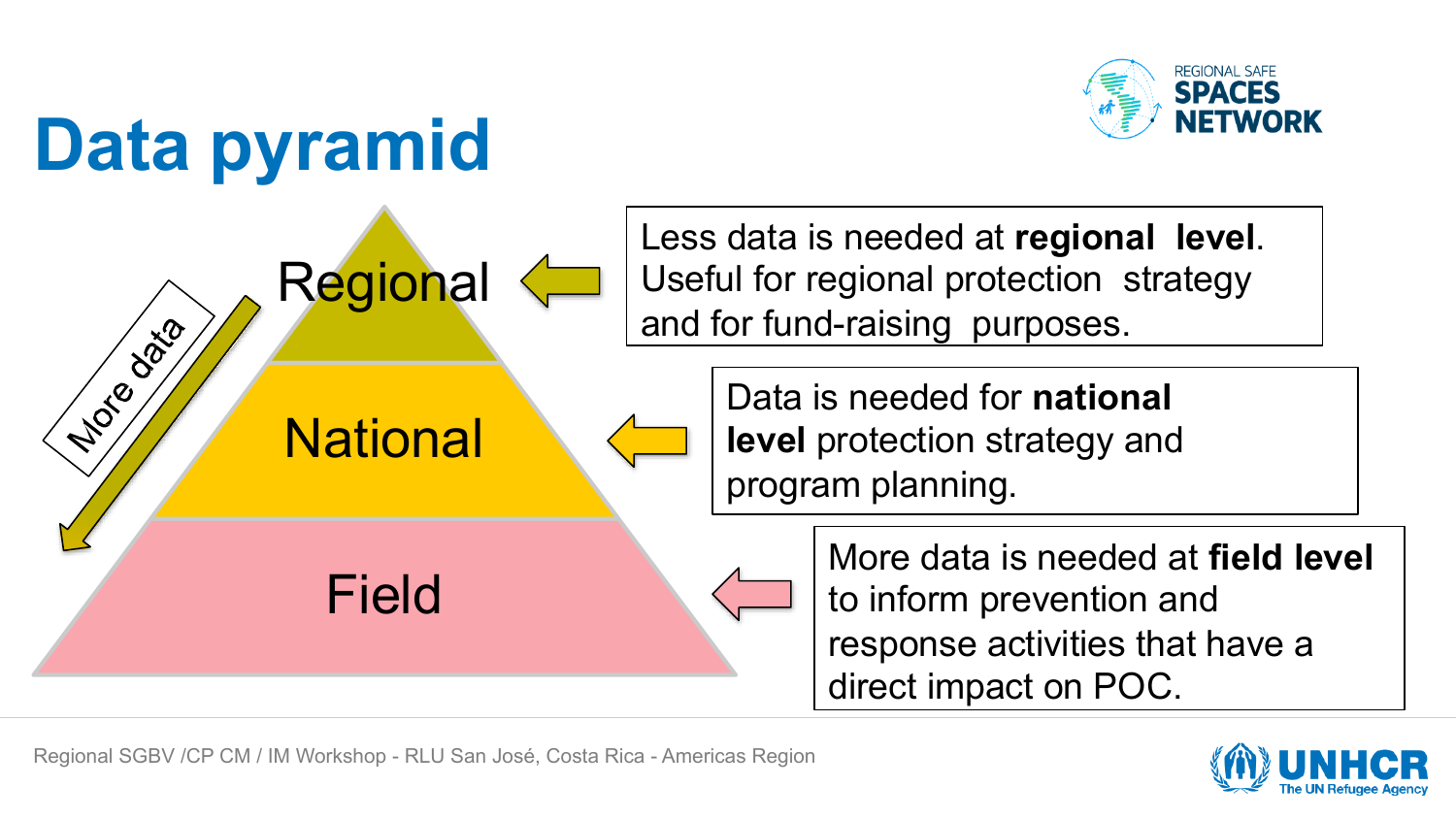# **ACTIVITY: Identification of data points**

#### **PART 1 Instructions:**

- Break into small groups by country operation.<br>If only one person, join group by geographic area.
- Locate the cards showing various **data points** typically collected in an SGBV IM system.
- Read the 6 vignettes together as a group.
- For each vignette, **select the data point cards** needed to know this information about a case. Discuss in your group.
- Mark your group's selection for each vignette on the flipchart.



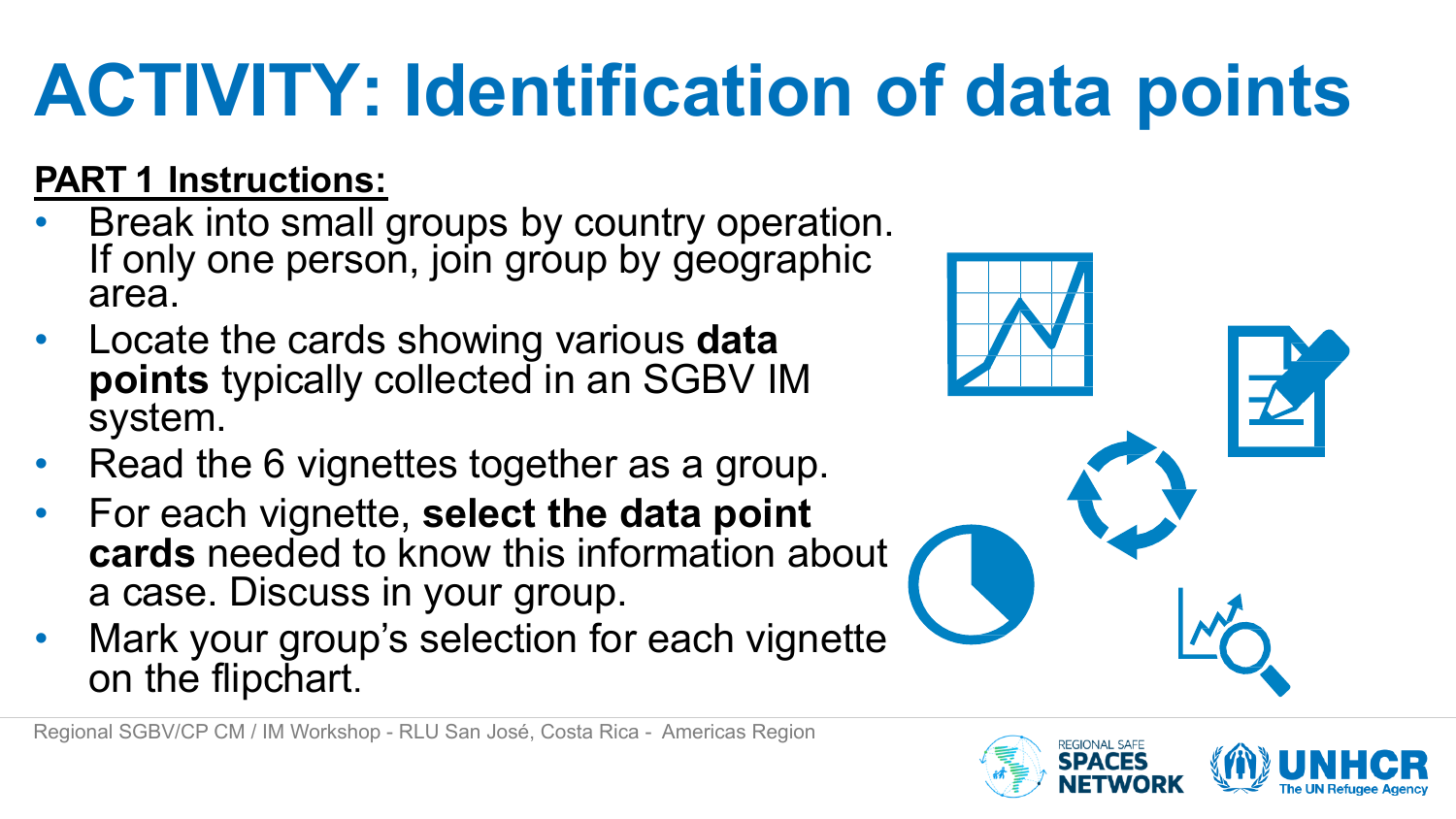# **ACTIVITY: Identification of data points**

### **PART 2 Instructions:**

- Which data points should we share at regional level?
- What information do we need to inform program planning and decision- making across the region?
- **Discuss in plenary.**